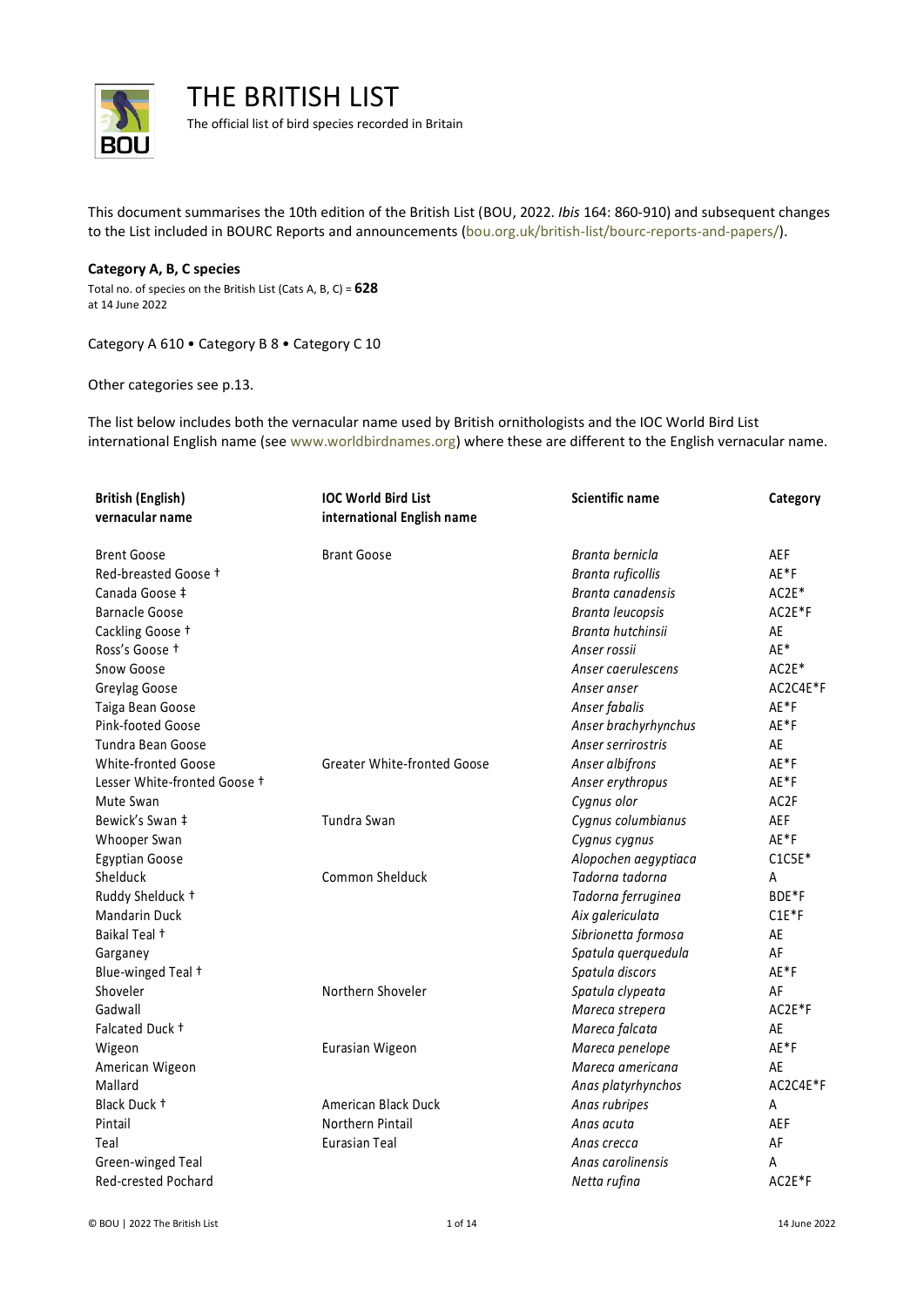

| <b>British (English)</b><br>vernacular name | <b>IOC World Bird List</b><br>international English name | Scientific name           | Category |
|---------------------------------------------|----------------------------------------------------------|---------------------------|----------|
|                                             |                                                          |                           |          |
| Canvasback +                                |                                                          | Aythya valisineria        | AE       |
| Redhead +                                   |                                                          | Aythya americana          | AE       |
| Pochard                                     | Common Pochard                                           | Aythya ferina             | AE*F     |
| Ferruginous Duck +                          |                                                          | Aythya nyroca             | AE       |
| Ring-necked Duck                            |                                                          | Aythya collaris           | AE       |
| <b>Tufted Duck</b>                          |                                                          | Aythya fuligula           | AF       |
| Scaup                                       | Greater Scaup                                            | Aythya marila             | AF       |
| Lesser Scaup +                              |                                                          | Aythya affinis            | Α        |
| Steller's Eider +                           |                                                          | Polysticta stelleri       | Α        |
| King Eider +                                |                                                          | Somateria spectabilis     | Α        |
| Eider                                       | Common Eider                                             | Somateria mollissima      | AF       |
|                                             |                                                          | Histrionicus histrionicus | А        |
| Harlequin Duck +                            |                                                          |                           |          |
| Surf Scoter<br>Velvet Scoter                |                                                          | Melanitta perspicillata   | AF<br>AF |
|                                             |                                                          | Melanitta fusca           |          |
| White-winged Scoter +                       |                                                          | Melanitta deglandi        | А        |
| Common Scoter                               |                                                          | Melanitta nigra           | AF       |
| Black Scoter +                              |                                                          | Melanitta americana       | Α        |
| Long-tailed Duck                            |                                                          | Clangula hyemalis         | AF       |
| Bufflehead +                                |                                                          | Bucephala albeola         | AE       |
| Goldeneye                                   | Common Goldeneye                                         | Bucephala clangula        | AE*F     |
| Barrow's Goldeneye +                        |                                                          | Bucephala islandica       | AE       |
| Smew                                        |                                                          | Mergellus albellus        | AF       |
| Hooded Merganser +                          |                                                          | Lophodytes cucullatus     | AE       |
| Goosander                                   | Common Merganser                                         | Mergus merganser          | AF       |
| Red-breasted Merganser                      |                                                          | Mergus serrator           | AF       |
| <b>Ruddy Duck</b>                           |                                                          | Oxyura jamaicensis        | $C1E*$   |
| <b>Red Grouse</b>                           | Willow Ptarmigan                                         | Lagopus lagopus           | AF       |
| Ptarmigan                                   | Rock Ptarmigan                                           | Lagopus muta              | AF       |
| Capercaillie                                | Western Capercaillie                                     | Tetrao urogallus          | $C3E*F$  |
| <b>Black Grouse</b>                         |                                                          | Lyrurus tetrix            | AEF      |
| <b>Grey Partridge</b>                       |                                                          | Perdix perdix             | AC2E*F   |
| Golden Pheasant                             |                                                          | Chrysolophus pictus       | $C1E*$   |
| Lady Amherst's Pheasant                     |                                                          | Chrysolophus amherstiae   | $C6E*$   |
| Pheasant                                    | Common Pheasant                                          | Phasianus colchicus       | $C1E*F$  |
| Quail                                       | Common Quail                                             | Coturnix coturnix         | AE*F     |
| Red-legged Partridge                        |                                                          | Alectoris rufa            | $C1E*F$  |
| Common Nighthawk +                          |                                                          | Chordeiles minor          | Α        |
| Red-necked Nightjar +                       |                                                          | Caprimulgus ruficollis    | B        |
| Nightjar                                    | European Nightjar                                        | Caprimulgus europaeus     | AF       |
| Egyptian Nightjar +                         |                                                          | Caprimulgus aegyptius     | Α        |
| White-throated Needletail +                 |                                                          | Hirundapus caudacutus     | Α        |
| Chimney Swift +                             |                                                          | Chaetura pelagica         | A        |
| Alpine Swift                                |                                                          | Tachymarptis melba        | AF       |
| Swift                                       | Common Swift                                             | Apus apus                 | AF       |
| Pallid Swift +                              |                                                          | Apus pallidus             | Α        |
| Pacific Swift +                             |                                                          | Apus pacificus            | Α        |
| Little Swift +                              |                                                          | Apus affinis              | Α        |
| White-rumped Swift +                        |                                                          | Apus caffer               | Α        |
| Great Bustard +                             |                                                          | Otis tarda                | AE*F     |
| Macqueen's Bustard +                        |                                                          | Chlamydotis macqueenii    | А        |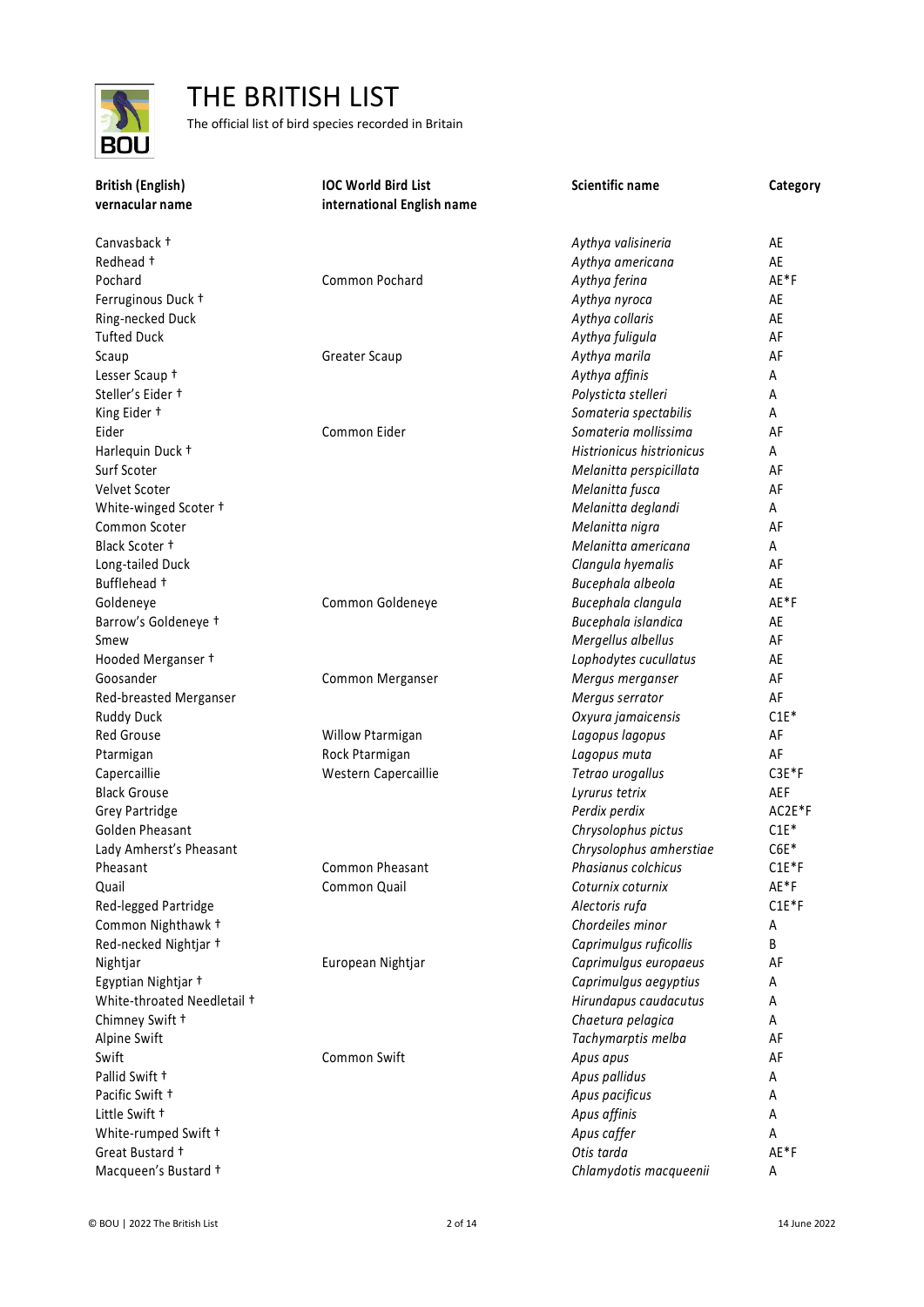

| <b>British (English)</b><br>vernacular name | <b>IOC World Bird List</b><br>international English name | <b>Scientific name</b>     | Category |
|---------------------------------------------|----------------------------------------------------------|----------------------------|----------|
|                                             |                                                          |                            |          |
| Little Bustard +                            |                                                          | Tetrax tetrax              | AF       |
| Great Spotted Cuckoo +                      |                                                          | Clamator glandarius        | A        |
| Yellow-billed Cuckoo +                      |                                                          | Coccyzus americanus        | A        |
| Black-billed Cuckoo +                       |                                                          | Coccyzus erythropthalmus   | A        |
| Cuckoo                                      | Common Cuckoo                                            | Cuculus canorus            | AF       |
| Pallas's Sandgrouse +                       |                                                          | Syrrhaptes paradoxus       | Α        |
| Rock Dove / Feral Pigeon                    |                                                          | Columba livia              | AC4E*F   |
| <b>Stock Dove</b>                           |                                                          | Columba oenas              | A        |
| Woodpigeon                                  | Common Wood Pigeon                                       | Columba palumbus           | AF       |
| <b>Turtle Dove</b>                          | European Turtle Dove                                     | Streptopelia turtur        | AF       |
| Oriental Turtle Dove +                      |                                                          | Streptopelia orientalis    | Α        |
| <b>Collared Dove</b>                        | <b>Eurasian Collared Dove</b>                            | Streptopelia decaocto      | A        |
| Mourning Dove +                             |                                                          | Zenaida macroura           | A        |
| Water Rail                                  |                                                          | Rallus aquaticus           | AF       |
| Corncrake                                   | Corn Crake                                               | Crex crex                  | AE*F     |
| Sora Rail +                                 | Sora                                                     | Porzana carolina           | Α        |
| Spotted Crake                               |                                                          | Porzana porzana            | AF       |
| Moorhen                                     | Common Moorhen                                           | Gallinula chloropus        | AF       |
| Coot                                        | Eurasian Coot                                            | Fulica atra                | AF       |
| American Coot +                             |                                                          | Fulica americana           | Α        |
| Allen's Gallinule +                         |                                                          | Porphyrio alleni           | A        |
| American Purple Gallinule +                 | Purple Gallinule                                         | Porphyrio martinica        | A        |
| Western Swamphen +                          |                                                          | Porphyrio porphyrio        | AE       |
| Baillon's Crake +                           |                                                          | Zapornia pusilla           | A        |
| Little Crake +                              |                                                          | Zapornia parva             | A        |
| Sandhill Crane +                            |                                                          | Antigone canadensis        | Α        |
| Crane                                       | Common Crane                                             | Grus grus                  | AE*F     |
| Little Grebe                                |                                                          | Tachybaptus ruficollis     | AF       |
| Pied-billed Grebe +                         |                                                          | Podilymbus podiceps        | A        |
| Red-necked Grebe ‡                          |                                                          | Podiceps grisegena         | AF       |
| <b>Great Crested Grebe</b>                  |                                                          | Podiceps cristatus         | AF       |
| Slavonian Grebe                             | <b>Horned Grebe</b>                                      | Podiceps auritus           | AF       |
| <b>Black-necked Grebe</b>                   |                                                          | Podiceps nigricollis       | Α        |
| Stone-curlew                                | Eurasian Stone-curlew                                    | <b>Burhinus oedicnemus</b> | AF       |
| Oystercatcher                               | Eurasian Oystercatcher                                   | Haematopus ostralegus      | AF       |
| <b>Black-winged Stilt</b>                   |                                                          | Himantopus himantopus      | A        |
| Avocet                                      | Pied Avocet                                              | Recurvirostra avosetta     | AEF      |
| Lapwing                                     | Northern Lapwing                                         | Vanellus vanellus          | Α        |
| Sociable Plover +                           | Sociable Lapwing                                         | Vanellus gregarius         | Α        |
| White-tailed Plover +                       | White-tailed Lapwing                                     | Vanellus leucurus          | A        |
| Golden Plover                               | European Golden Plover                                   | Pluvialis apricaria        | AF       |
| Pacific Golden Plover +                     |                                                          | Pluvialis fulva            | A        |
| American Golden Plover                      |                                                          | Pluvialis dominica         | A        |
| <b>Grey Plover</b>                          |                                                          | Pluvialis squatarola       | AF       |
| <b>Ringed Plover</b>                        | Common Ringed Plover                                     | Charadrius hiaticula       | AF       |
| Semipalmated Plover +                       |                                                          | Charadrius semipalmatus    | A        |
| Little Ringed Plover                        |                                                          | Charadrius dubius          | Α        |
| Killdeer +                                  |                                                          | Charadrius vociferus       | Α        |
| Kentish Plover +                            |                                                          | Charadrius alexandrinus    | Α        |
| Lesser Sand Plover +                        |                                                          | Charadrius mongolus        | Α        |
|                                             |                                                          |                            |          |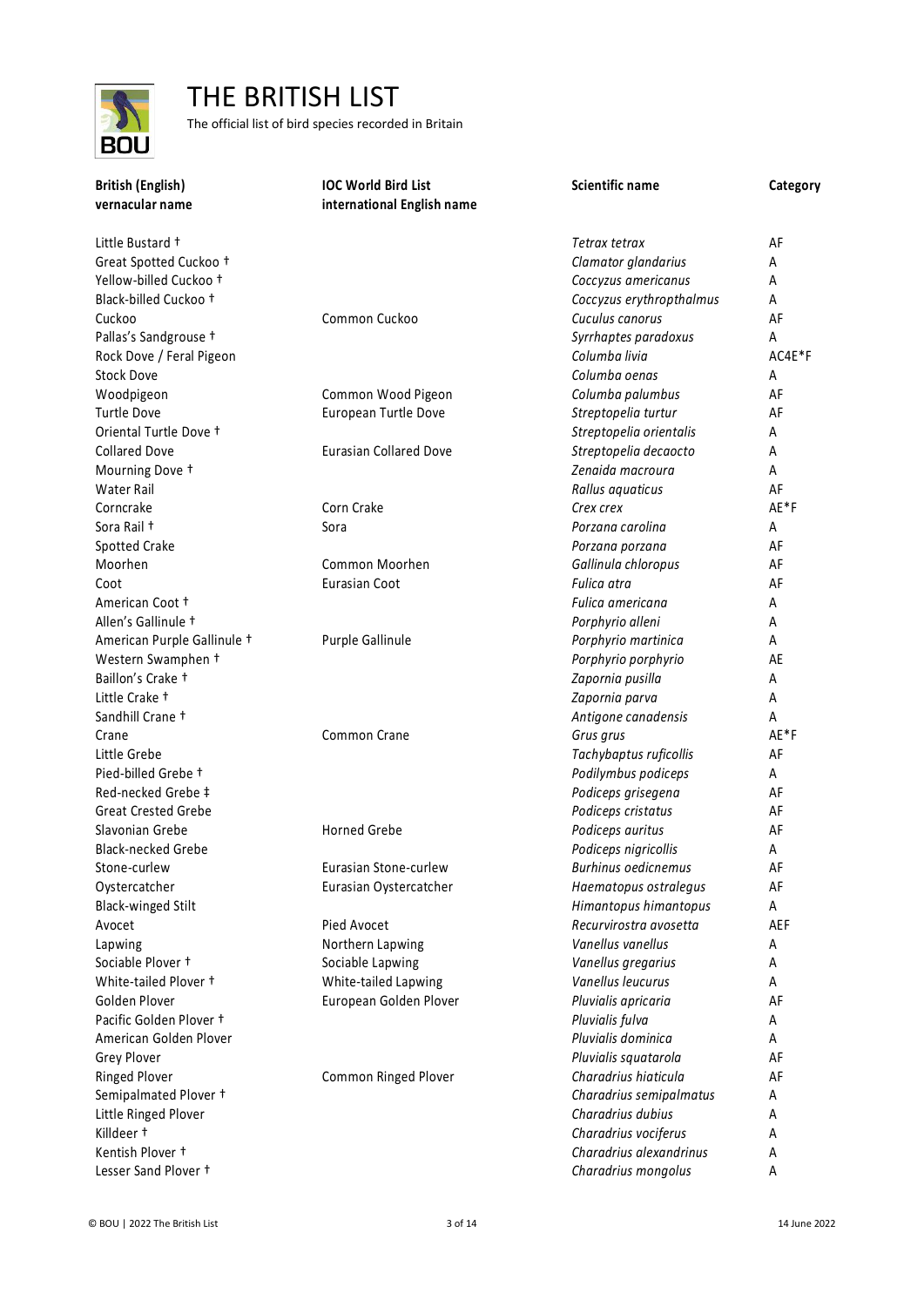

| <b>British (English)</b><br>vernacular name | <b>IOC World Bird List</b><br>international English name | Scientific name                             | Category |
|---------------------------------------------|----------------------------------------------------------|---------------------------------------------|----------|
| Greater Sand Plover +                       |                                                          | Charadrius leschenaultii                    |          |
| Caspian Plover +                            |                                                          | Charadrius asiaticus                        | Α<br>A   |
| Dotterel                                    | Eurasian Dotterel                                        | Charadrius morinellus                       | A        |
| Upland Sandpiper +                          |                                                          | Bartramia longicauda                        | A        |
| Whimbrel                                    |                                                          | Numenius phaeopus                           | AF       |
| Hudsonian Whimbrel +                        |                                                          | Numenius hudsonicus                         | A        |
| Little Whimbrel +                           | Little Curlew                                            | Numenius minutus                            | A        |
| Eskimo Curlew +                             |                                                          | Numenius borealis                           | B        |
| Curlew                                      | Eurasian Curlew                                          | Numenius arquata                            | AF       |
| <b>Bar-tailed Godwit</b>                    |                                                          | Limosa lapponica                            | AF       |
| <b>Black-tailed Godwit</b>                  |                                                          | Limosa limosa                               | AF       |
| Hudsonian Godwit +                          |                                                          | Limosa haemastica                           | Α        |
| Turnstone                                   |                                                          |                                             | AF       |
| Great Knot +                                | Ruddy Turnstone                                          | Arenaria interpres<br>Calidris tenuirostris | Α        |
|                                             |                                                          |                                             | AF       |
| Knot<br>Ruff                                | Red Knot                                                 | Calidris canutus                            |          |
|                                             |                                                          | Calidris pugnax                             | AF       |
| Broad-billed Sandpiper +                    |                                                          | Calidris falcinellus                        | A<br>A   |
| Sharp-tailed Sandpiper +                    |                                                          | Calidris acuminata                          |          |
| Stilt Sandpiper +                           |                                                          | Calidris himantopus                         | A        |
| <b>Curlew Sandpiper</b>                     |                                                          | Calidris ferruginea                         | Α        |
| Temminck's Stint                            |                                                          | Calidris temminckii                         | Α        |
| Long-toed Stint +                           |                                                          | Calidris subminuta                          | A        |
| Red-necked Stint +                          |                                                          | Calidris ruficollis                         | A        |
| Sanderling                                  |                                                          | Calidris alba                               | AF       |
| Dunlin                                      |                                                          | Calidris alpina                             | AF       |
| Purple Sandpiper                            |                                                          | Calidris maritima                           | Α        |
| Baird's Sandpiper +                         |                                                          | Calidris bairdii                            | Α        |
| Little Stint                                |                                                          | Calidris minuta                             | Α        |
| Least Sandpiper +                           |                                                          | Calidris minutilla                          | A        |
| White-rumped Sandpiper                      |                                                          | Calidris fuscicollis                        | A        |
| <b>Buff-breasted Sandpiper</b>              |                                                          | Calidris subruficollis                      | Α        |
| Pectoral Sandpiper                          |                                                          | Calidris melanotos                          | Α        |
| Semipalmated Sandpiper +                    |                                                          | Calidris pusilla                            | Α        |
| Western Sandpiper +                         |                                                          | Calidris mauri                              | А        |
| Long-billed Dowitcher +                     |                                                          | Limnodromus scolopaceus                     | Α        |
| Short-billed Dowitcher +                    |                                                          | Limnodromus griseus                         | Α        |
| Woodcock                                    | Eurasian Woodcock                                        | Scolopax rusticola                          | AF       |
| Jack Snipe                                  |                                                          | Lymnocryptes minimus                        | AF       |
| Great Snipe +                               |                                                          | Gallinago media                             | AF       |
| Snipe                                       | Common Snipe                                             | Gallinago gallinago                         | AF       |
| Wilson's Snipe +                            |                                                          | Gallinago delicata                          | Α        |
| Terek Sandpiper +                           |                                                          | Xenus cinereus                              | Α        |
| Wilson's Phalarope +                        |                                                          | Phalaropus tricolor                         | Α        |
| Red-necked Phalarope                        |                                                          | Phalaropus lobatus                          | AF       |
| Grey Phalarope                              | <b>Red Phalarope</b>                                     | Phalaropus fulicarius                       | AF       |
| Common Sandpiper                            |                                                          | Actitis hypoleucos                          | A        |
| Spotted Sandpiper +                         |                                                          | Actitis macularius                          | A        |
| Green Sandpiper                             |                                                          | Tringa ochropus                             | AF       |
| Solitary Sandpiper +                        |                                                          | Tringa solitaria                            | А        |
| Grey-tailed Tattler +                       |                                                          | Tringa brevipes                             | Α        |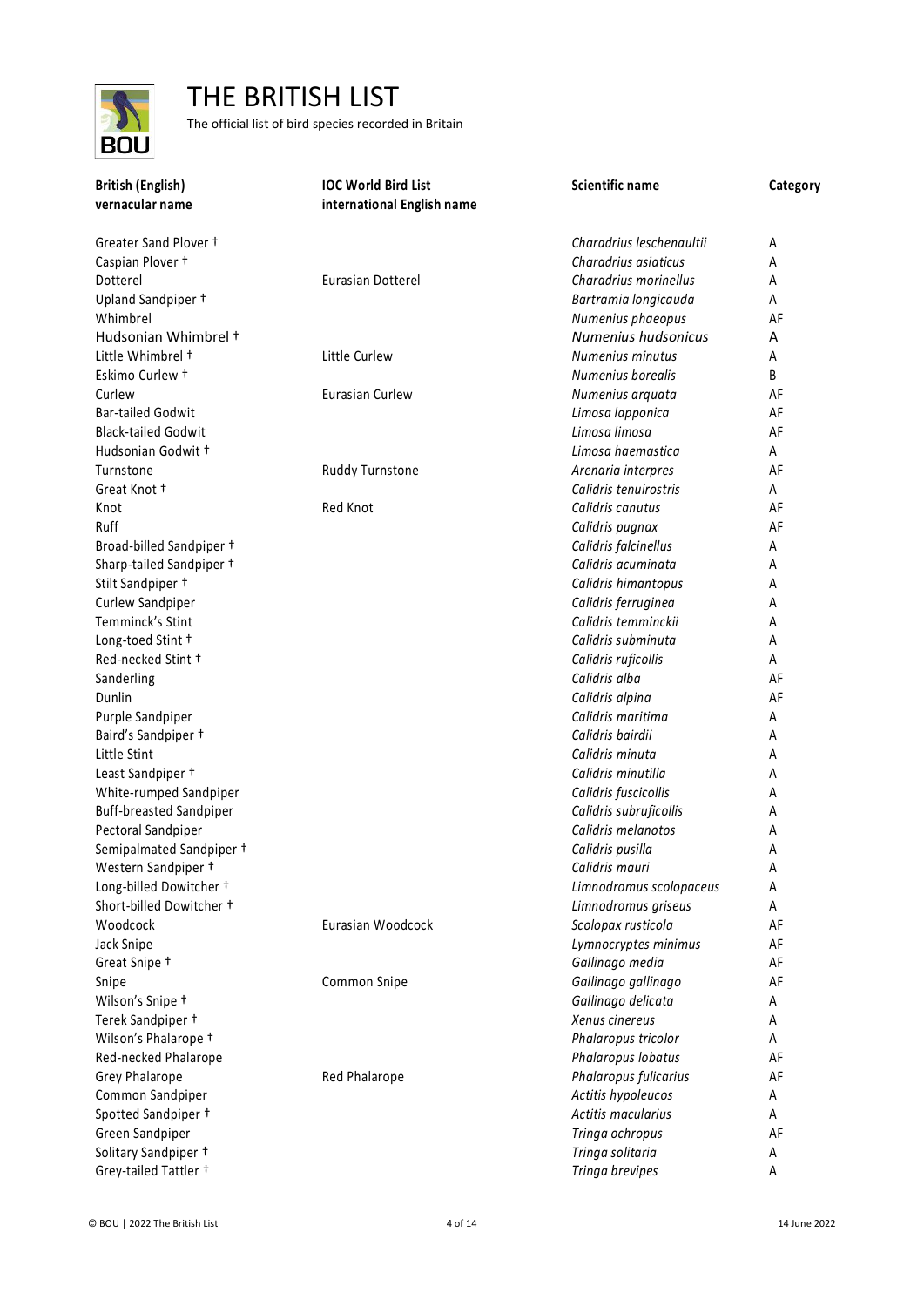

| <b>British (English)</b>   | <b>IOC World Bird List</b>    | Scientific name              | Category |
|----------------------------|-------------------------------|------------------------------|----------|
| vernacular name            | international English name    |                              |          |
|                            |                               |                              |          |
| Lesser Yellowlegs          |                               | Tringa flavipes              | A        |
| Redshank                   | Common Redshank               | Tringa totanus               | AF       |
| Marsh Sandpiper +          |                               | Tringa stagnatilis           | Α        |
| Wood Sandpiper             |                               | Tringa glareola              | A        |
| Spotted Redshank           |                               | Tringa erythropus            | AF       |
| Greenshank                 | Common Greenshank             | Tringa nebularia             | AF       |
| Greater Yellowlegs +       |                               | Tringa melanoleuca           | Α        |
| Cream-coloured Courser +   | Cream-colored Courser         | Cursorius cursor             | A        |
| Collared Pratincole +      |                               | Glareola pratincola          | A        |
| Oriental Pratincole +      |                               | Glareola maldivarum          | A        |
| Black-winged Pratincole +  |                               | Glareola nordmanni           | A        |
| Kittiwake                  | <b>Black-legged Kittiwake</b> | Rissa tridactyla             | AF       |
| Ivory Gull +               |                               | Pagophila eburnea            | Α        |
| Sabine's Gull              |                               | Xema sabini                  | A        |
| Slender-billed Gull +      |                               | Chroicocephalus genei        | A        |
| Bonaparte's Gull +         |                               | Chroicocephalus philadelphia | A        |
| <b>Black-headed Gull</b>   |                               | Chroicocephalus ridibundus   | AF       |
| Little Gull                |                               | Hydrocoloeus minutus         | AF       |
| Ross's Gull +              |                               | Rhodostethia rosea           | Α        |
| Laughing Gull +            |                               | Leucophaeus atricilla        | Α        |
| Franklin's Gull +          |                               | Leucophaeus pipixcan         | A        |
| Audouin's Gull +           |                               | Ichthyaetus audouinii        | A        |
| Mediterranean Gull         |                               | Ichthyaetus melanocephalus   | A        |
| Great Black-headed Gull +  | Pallas's Gull                 | Ichthyaetus ichthyaetus      | В        |
| Common Gull                |                               | Larus canus                  | AF       |
| Ring-billed Gull           |                               | Larus delawarensis           | Α        |
| Great Black-backed Gull    |                               | Larus marinus                | AF       |
| Glaucous-winged Gull +     |                               | Larus glaucescens            | A        |
| Glaucous Gull              |                               | Larus hyperboreus            | AF       |
| Iceland Gull ‡             |                               | Larus glaucoides             | A        |
| <b>Herring Gull</b>        | <b>European Herring Gull</b>  | Larus argentatus             | AF       |
| American Herring Gull +    |                               | Larus smithsonianus          | Α        |
| Caspian Gull               |                               | Larus cachinnans             | Α        |
| Yellow-legged Gull ‡       |                               | Larus michahellis            | A        |
| Slaty-backed Gull +        |                               | Larus schistisagus           | Α        |
| Lesser Black-backed Gull ‡ |                               | Larus fuscus                 | AF       |
| Gull-billed Tern +         |                               | Gelochelidon nilotica        | Α        |
| Caspian Tern +             |                               | Hydroprogne caspia           | A        |
| Royal Tern +               |                               | Thalasseus maximus           | A        |
| Lesser Crested Tern +      |                               | Thalasseus bengalensis       | A        |
| Sandwich Tern              |                               | Thalasseus sandvicensis      | AF       |
| Cabot's Tern +             |                               | Thalasseus acuflavidus       | Α        |
| Elegant Tern +             |                               | Thalasseus elegans           | A        |
| Little Tern                |                               | Sternula albifrons           | A        |
| Least Tern +               |                               | Sternula antillarum          | A        |
| Aleutian Tern +            |                               | Onychoprion aleuticus        | Α        |
| Bridled Tern +             |                               | Onychoprion anaethetus       | Α        |
| Sooty Tern +               |                               | Onychoprion fuscatus         | Α        |
| Roseate Tern               |                               | Sterna dougallii             | Α        |
|                            |                               |                              |          |
| Common Tern                |                               | Sterna hirundo               | AF       |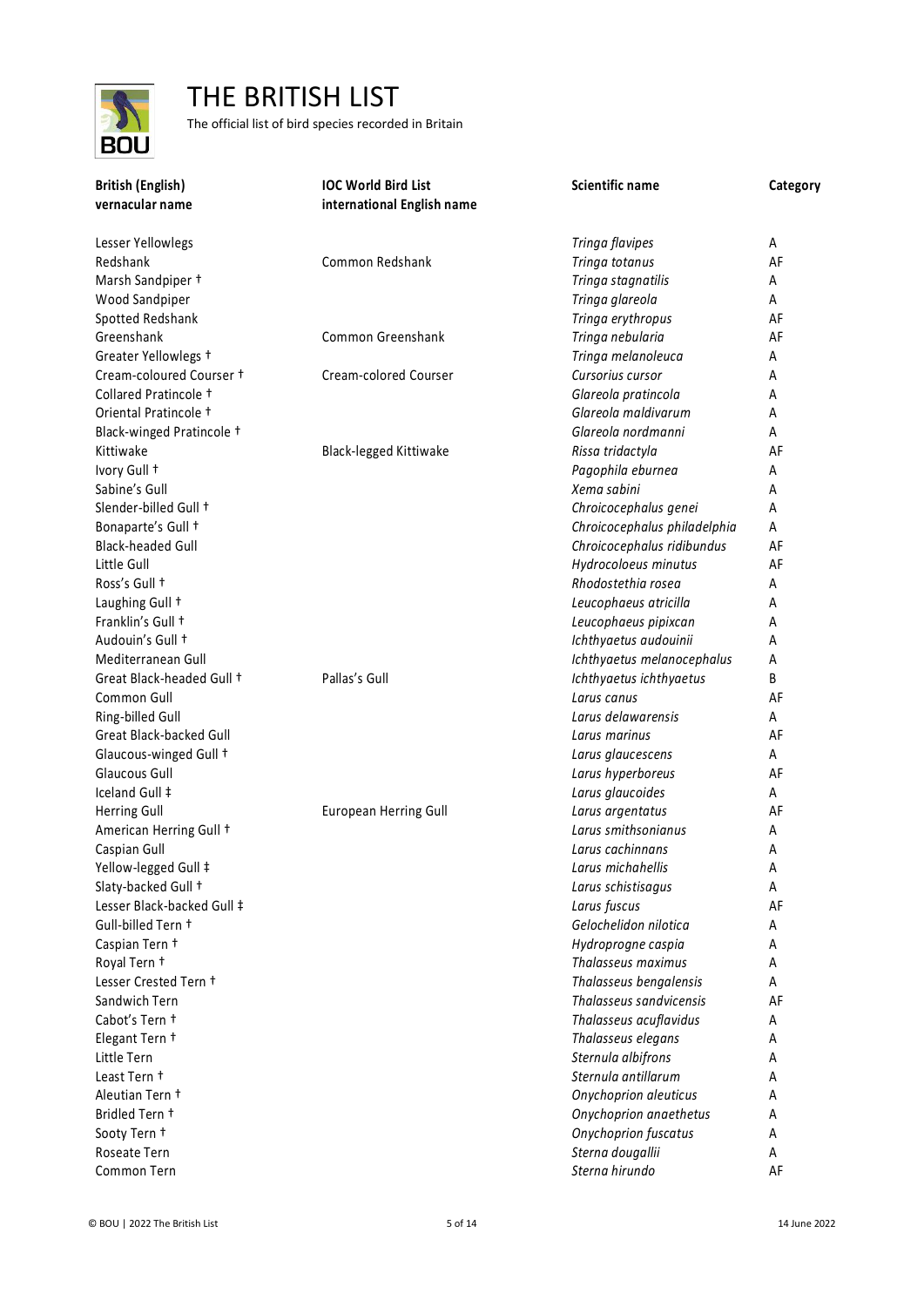

| <b>British (English)</b><br>vernacular name | <b>IOC World Bird List</b><br>international English name | <b>Scientific name</b>      | Category |
|---------------------------------------------|----------------------------------------------------------|-----------------------------|----------|
| Arctic Tern                                 |                                                          | Sterna paradisaea           | A        |
| Forster's Tern +                            |                                                          | Sterna forsteri             | A        |
| Whiskered Tern +                            |                                                          | Chlidonias hybrida          | A        |
| White-winged Black Tern                     | White-winged Tern                                        | Chlidonias leucopterus      | A        |
| Black Tern ‡                                |                                                          | Chlidonias niger            | A        |
| South Polar Skua +                          |                                                          | Stercorarius maccormicki    | A        |
| Great Skua                                  |                                                          | Stercorarius skua           | AF       |
| Pomarine Skua                               | Pomarine Jaeger                                          | Stercorarius pomarinus      | AF       |
| Arctic Skua                                 | Parasitic Jaeger                                         | Stercorarius parasiticus    | AF       |
| Long-tailed Skua                            | Long-tailed Jaeger                                       | Stercorarius longicaudus    | AF       |
| Little Auk ‡                                |                                                          | Alle alle                   | AF       |
| Brünnich's Guillemot +                      | <b>Thick-billed Murre</b>                                | Uria lomvia                 | A        |
| Common Guillemot                            | Common Murre                                             | Uria aalge                  | AF       |
| Razorbill                                   |                                                          | Alca torda                  | AF       |
| Great Auk <sup>1</sup>                      |                                                          | Pinguinus impennis          | BF       |
| Black Guillemot ‡                           |                                                          | Cepphus grylle              | AF       |
| Long-billed Murrelet +                      |                                                          | Brachyramphus perdix        | A        |
| Ancient Murrelet +                          |                                                          | Synthliboramphus antiquus   | A        |
| Puffin                                      | <b>Atlantic Puffin</b>                                   | Fratercula arctica          | AF       |
| Tufted Puffin +                             |                                                          | Fratercula cirrhata         | A        |
| Red-billed Tropicbird +                     |                                                          | Phaethon aethereus          | AE       |
| Red-throated Diver                          | Red-throated Loon                                        | Gavia stellata              | AF       |
| <b>Black-throated Diver</b>                 | <b>Black-throated Loon</b>                               | Gavia arctica               | AF       |
| Pacific Diver +                             | Pacific Loon                                             | Gavia pacifica              | A        |
| <b>Great Northern Diver</b>                 | Common Loon                                              | Gavia immer                 | AF       |
| White-billed Diver                          | Yellow-billed Loon                                       | Gavia adamsii               | A        |
| Wilson's Petrel                             | Wilson's Storm Petrel                                    | Oceanites oceanicus         | A        |
| White-faced Storm Petrel +                  |                                                          | Pelagodroma marina          | B        |
| Black-browed Albatross +                    |                                                          | Thalassarche melanophris    | A        |
| Atlantic Yellow-nosed Albatross +           |                                                          | Thalassarche chlororhynchos | A        |
| Storm Petrel                                | European Storm Petrel                                    | Hydrobates pelagicus        | AF       |
| Swinhoe's Petrel +                          | Swinhoe's Storm Petrel                                   | Hydrobates monorhis         | A        |
| Leach's Petrel                              | Leach's Storm Petrel                                     | Hydrobates leucorhoa        | AF       |
| Fulmar                                      | Northern Fulmar                                          | Fulmarus glacialis          | AF       |
| Black-capped Petrel +                       |                                                          | Pterodroma hasitata         | Α        |
| White-chinned Petrel +                      |                                                          | Procellaria aequinoctialis  | Α        |
| Scopoli's Shearwater +                      |                                                          | Calonectris diomedea        | Α        |
| Cory's Shearwater                           |                                                          | Calonectris borealis        | AF       |
| Sooty Shearwater                            |                                                          | Ardenna grisea              | AF       |
| Great Shearwater                            |                                                          | Ardenna gravis              | A        |
| Manx Shearwater                             |                                                          | Puffinus puffinus           | AF       |
| Yelkouan Shearwater +                       |                                                          | Puffinus yelkouan           | Α        |
| <b>Balearic Shearwater</b>                  |                                                          | Puffinus mauretanicus       | Α        |
| Barolo Shearwater +                         |                                                          | Puffinus baroli             | A        |
| Black Stork +                               |                                                          | Ciconia nigra               | AEF      |
| White Stork                                 |                                                          | Ciconia ciconia             | AEF      |
| Ascension Frigatebird +                     |                                                          | Fregata aquila              | Α        |
| Magnificent Frigatebird +                   |                                                          | Fregata magnificens         | Α        |
| Gannet                                      | Northern Gannet                                          | Morus bassanus              | AF       |
| Red-footed Booby +                          |                                                          | Sula sula                   | Α        |
|                                             |                                                          |                             |          |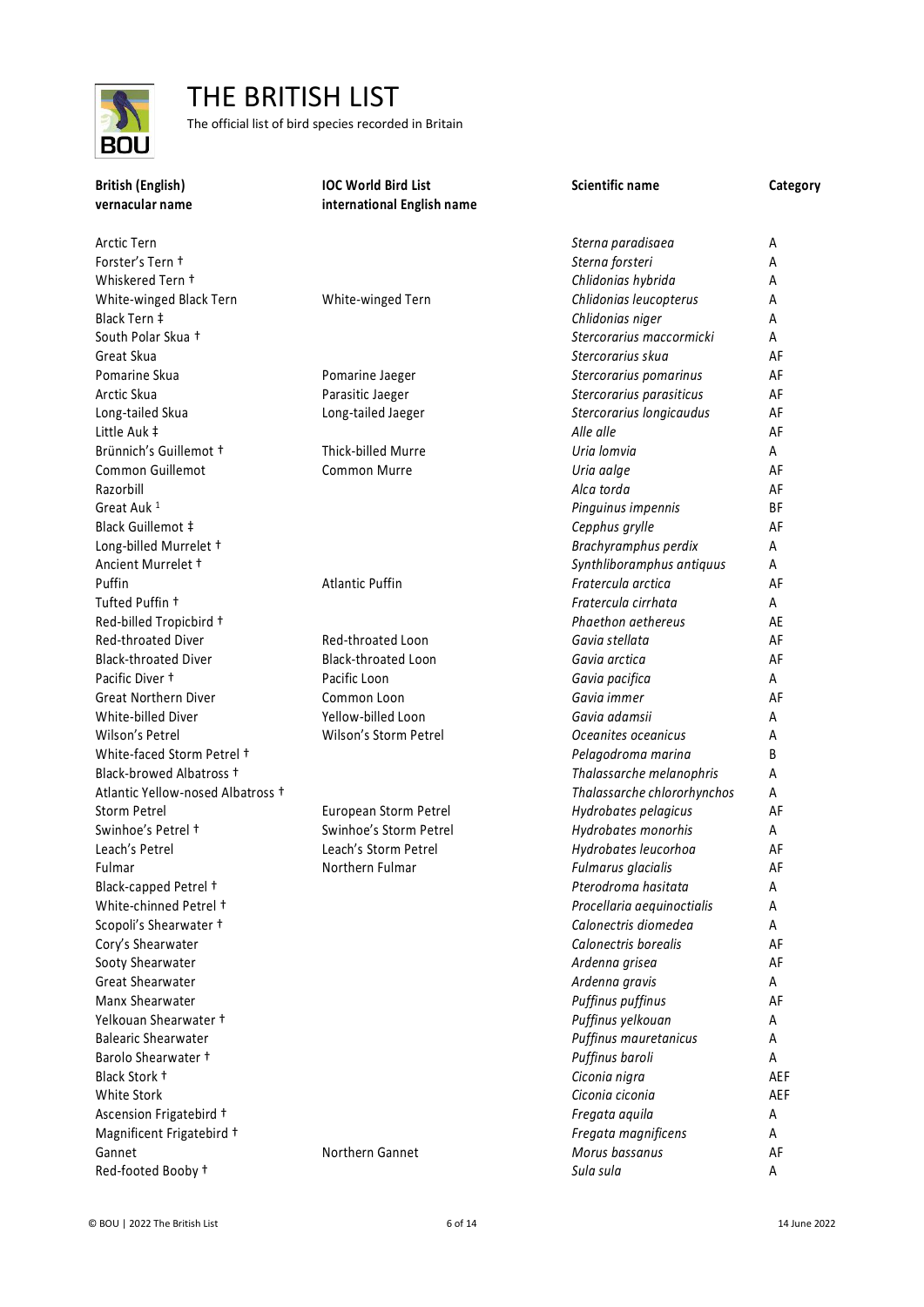

| <b>British (English)</b><br>vernacular name | <b>IOC World Bird List</b><br>international English name | <b>Scientific name</b>     | Category   |
|---------------------------------------------|----------------------------------------------------------|----------------------------|------------|
| Brown Booby +                               |                                                          | Sula leucogaster           | Α          |
| Cormorant                                   | <b>Great Cormorant</b>                                   | Phalacrocorax carbo        | AF         |
| Shag                                        | European Shag                                            | Gulosus aristotelis        | AF         |
| Double-crested Cormorant +                  |                                                          | Nannopterum auritus        | AE         |
| Glossy Ibis                                 |                                                          | Plegadis falcinellus       | AE         |
| Spoonbill                                   | Eurasian Spoonbill                                       | Platalea leucorodia        | AEF        |
| <b>Bittern</b>                              | Eurasian Bittern                                         | Botaurus stellaris         | AF         |
| American Bittern +                          |                                                          | Botaurus lentiginosus      | Α          |
| Little Bittern +                            |                                                          | Ixobrychus minutus         | Α          |
| Night-heron                                 | Black-crowned Night Heron                                | Nycticorax nycticorax      | AE*F       |
| Green Heron +                               |                                                          | <b>Butorides virescens</b> | Α          |
| Squacco Heron +                             |                                                          | Ardeola ralloides          | A          |
| Chinese Pond Heron +                        |                                                          | Ardeola bacchus            | A          |
| Cattle Egret                                | Western Cattle Egret                                     | <b>Bubulcus ibis</b>       | AE         |
| Grey Heron                                  |                                                          | Ardea cinerea              | AF         |
| Great Blue Heron +                          |                                                          | Ardea herodias             | Α          |
| Purple Heron                                |                                                          | Ardea purpurea             | Α          |
| <b>Great White Egret</b>                    | <b>Great Egret</b>                                       | Ardea alba                 | A          |
| Snowy Egret +                               |                                                          | Egretta thula              | A          |
| Little Egret                                |                                                          | Egretta garzetta           | AF         |
| Dalmatian Pelican +                         |                                                          | Pelecanus crispus          | AEF        |
| Osprey                                      | Western Osprey                                           | <b>Pandion haliaetus</b>   | AE*F       |
| Egyptian Vulture +                          |                                                          | Neophron percnopterus      | <b>BDE</b> |
| Honey-buzzard                               | European Honey Buzzard                                   | Pernis apivorus            | Α          |
| Short-toed Eagle +                          | Short-toed Snake Eagle                                   | Circaetus gallicus         | Α          |
| Spotted Eagle +                             | <b>Greater Spotted Eagle</b>                             | Clanga clanga              | B          |
| Golden Eagle                                |                                                          | Aquila chrysaetos          | AEF        |
| Sparrowhawk                                 | Eurasian Sparrowhawk                                     | Accipiter nisus            | AF         |
| Goshawk                                     | Northern Goshawk                                         | Accipiter gentilis         | AC3E*F     |
| Marsh Harrier                               | Western Marsh Harrier                                    | Circus aeruginosus         | AF         |
| Hen Harrier                                 |                                                          | Circus cyaneus             | AF         |
| Northern Harrier +                          |                                                          | Circus hudsonius           | Α          |
| Pallid Harrier +                            |                                                          | Circus macrourus           | Α          |
| Montagu's Harrier                           |                                                          | Circus pygargus            | AF         |
| Red Kite                                    |                                                          | Milvus milvus              | AC3E*F     |
| <b>Black Kite</b>                           |                                                          | Milvus migrans             | AE         |
| White-tailed Eagle                          |                                                          | Haliaeetus albicilla       | AC3E*F     |
| Rough-legged Buzzard                        |                                                          | <b>Buteo lagopus</b>       | AEF        |
| Buzzard                                     | Common Buzzard                                           | Buteo buteo                | $AE*F$     |
| Barn Owl ‡                                  | Western Barn Owl                                         | Tyto alba                  | $AE*F$     |
| Tengmalm's Owl +                            | <b>Boreal Owl</b>                                        | Aegolius funereus          | AF         |
| Little Owl                                  |                                                          | Athene noctua              | $C1E*F$    |
| Hawk Owl +                                  | Northern Hawk-Owl                                        | Surnia ulula               | AF         |
| Scops Owl +                                 | Eurasian Scops Owl                                       | Otus scops                 | Α          |
| Long-eared Owl                              |                                                          | Asio otus                  | AF         |
| Short-eared Owl                             |                                                          | Asio flammeus              | AF         |
| Snowy Owl +                                 |                                                          | <b>Bubo scandiacus</b>     | AEF        |
| Tawny Owl                                   |                                                          | Strix aluco                | AF         |
| Hoopoe                                      | Eurasian Hoopoe                                          | Upupa epops                | AE         |
| Roller +                                    | European Roller                                          | Coracias garrulus          | А          |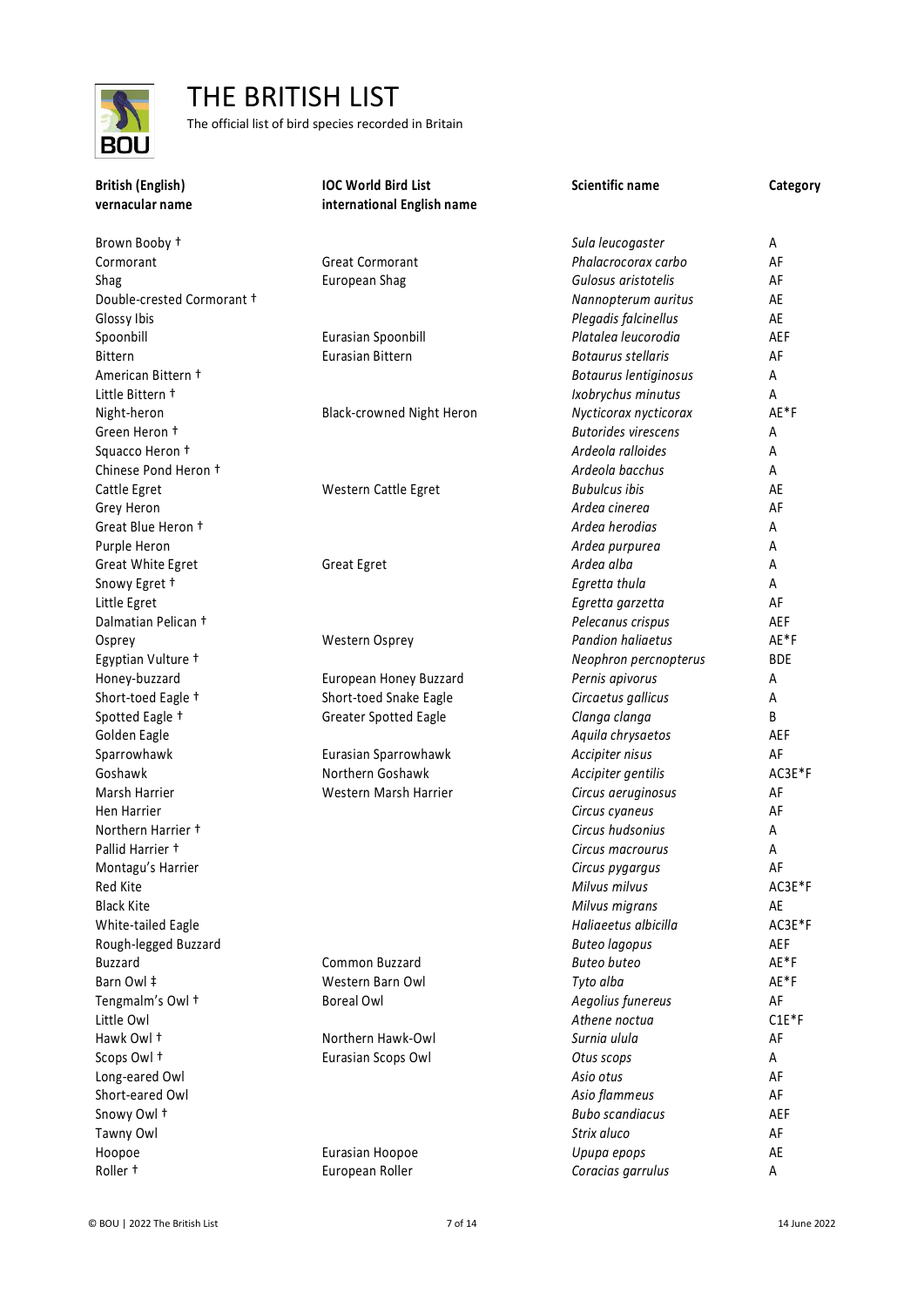

| <b>British (English)</b><br>vernacular name | <b>IOC World Bird List</b><br>international English name | <b>Scientific name</b>   | Category   |
|---------------------------------------------|----------------------------------------------------------|--------------------------|------------|
| Kingfisher                                  | Common Kingfisher                                        | Alcedo atthis            | AF         |
| Belted Kingfisher +                         |                                                          | Megaceryle alcyon        | Α          |
| Blue-cheeked Bee-eater +                    |                                                          | Merops persicus          | A          |
| Bee-eater                                   | European Bee-eater                                       | Merops apiaster          | A          |
| Wryneck                                     | Eurasian Wryneck                                         | Jynx torquilla           | AF         |
| Yellow-bellied Sapsucker +                  |                                                          | Sphyrapicus varius       | Α          |
| Lesser Spotted Woodpecker                   |                                                          | Dryobates minor          | AF         |
| Great Spotted Woodpecker                    |                                                          | Dendrocopos major        | AF         |
| Green Woodpecker                            | European Green Woodpecker                                | Picus viridis            | AF         |
| Lesser Kestrel +                            |                                                          | Falco naumanni           | Α          |
| Kestrel                                     | Common Kestrel                                           | <b>Falco tinnunculus</b> | AF         |
| American Kestrel +                          |                                                          | Falco sparverius         | AE         |
| Red-footed Falcon                           |                                                          | Falco vespertinus        | Α          |
| Amur Falcon +                               |                                                          | Falco amurensis          | AE         |
| Eleonora's Falcon +                         |                                                          | Falco eleonorae          | Α          |
| Merlin ‡                                    |                                                          | Falco columbarius        | AF         |
| Hobby                                       | Eurasian Hobby                                           | Falco subbuteo           | AF         |
| Gyr Falcon +                                | Gyrfalcon                                                | Falco rusticolus         | AEF        |
| Peregrine                                   | Peregrine Falcon                                         | Falco peregrinus         | AEF        |
| Ring-necked Parakeet                        | Rose-ringed Parakeet                                     | Psittacula krameri       | $C1E*$     |
| Eastern Phoebe +                            |                                                          | Sayornis phoebe          | Α          |
| Yellow-bellied Flycatcher +                 |                                                          | Empidonax flaviventris   | A          |
| Acadian Flycatcher +                        |                                                          | Empidonax virescens      | Α          |
| Alder Flycatcher +                          |                                                          | Empidonax alnorum        | A          |
| Eastern Kingbird +                          |                                                          | Tyrannus tyrannus        | A          |
| Brown Shrike +                              |                                                          | Lanius cristatus         | A          |
| Red-backed Shrike                           |                                                          | Lanius collurio          | AF         |
| Daurian Shrike +                            | <b>Isabelline Shrike</b>                                 | Lanius isabellinus       | Α          |
| Turkestan Shrike +                          | Red-tailed Shrike                                        | Lanius phoenicuroides    | Α          |
| Long-tailed Shrike +                        |                                                          | Lanius schach            | Α          |
| Lesser Grey Shrike +                        |                                                          | Lanius minor             | Α          |
| Great Grey Shrike ‡                         |                                                          | Lanius excubitor         | <b>AEF</b> |
| Woodchat Shrike ‡                           |                                                          | Lanius senator           | Α          |
| Masked Shrike +                             |                                                          | Lanius nubicus           | Α          |
| Red-eyed Vireo +                            |                                                          | Vireo olivaceus          | Α          |
| Philadelphia Vireo +                        |                                                          | Vireo philadelphicus     | Α          |
| Yellow-throated Vireo +                     |                                                          | Vireo flavifrons         | Α          |
| Golden Oriole                               | Eurasian Golden Oriole                                   | Oriolus oriolus          | A          |
| Jay                                         | Eurasian Jay                                             | Garrulus glandarius      | AF         |
| Magpie                                      | <b>Eurasian Magpie</b>                                   | Pica pica                | AF         |
| Nutcracker +                                | Spotted Nutcracker                                       | Nucifraga caryocatactes  | AF         |
| Chough                                      | Red-billed Chough                                        | Pyrrhocorax pyrrhocorax  | AE*F       |
| Jackdaw                                     | Western Jackdaw                                          | Coloeus monedula         | AF         |
| Rook                                        |                                                          | Corvus frugilegus        | AF         |
| <b>Carrion Crow</b>                         |                                                          | Corvus corone            | AF         |
| <b>Hooded Crow</b>                          |                                                          | Corvus cornix            | AF         |
| Raven                                       | Northern Raven                                           | Corvus corax             | AF         |
| Waxwing                                     | <b>Bohemian Waxwing</b>                                  | Bombycilla garrulus      | AEF        |
| Cedar Waxwing +                             |                                                          | Bombycilla cedrorum      | AE         |
| Coal Tit                                    |                                                          | Periparus ater           | AF         |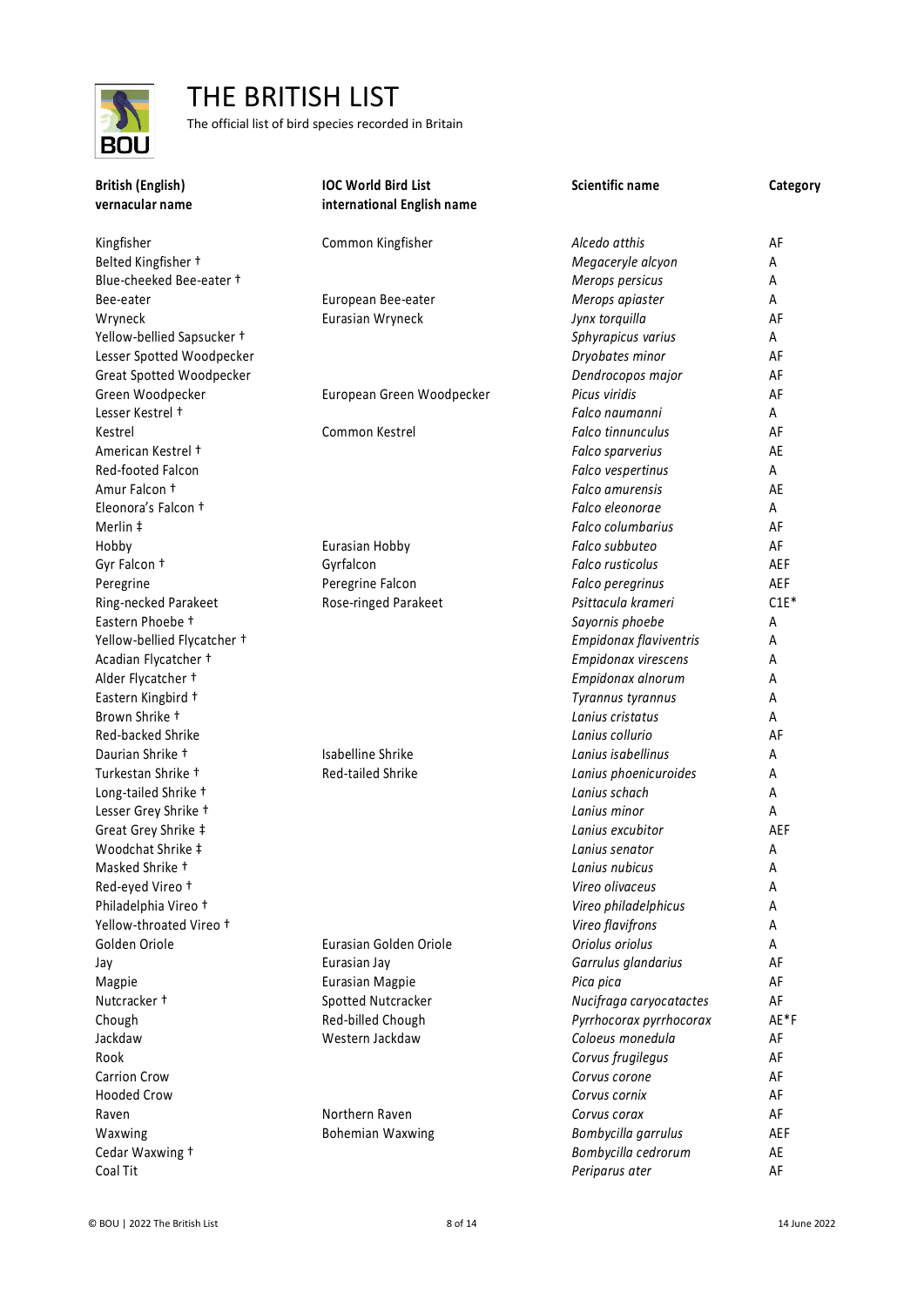

| <b>British (English)</b><br>vernacular name | <b>IOC World Bird List</b><br>international English name | <b>Scientific name</b>     | Category |
|---------------------------------------------|----------------------------------------------------------|----------------------------|----------|
| Crested Tit ‡                               | European Crested Tit                                     | Lophophanes cristatus      | A        |
| Marsh Tit                                   |                                                          | Poecile palustris          | A        |
| Willow Tit ‡                                |                                                          | Poecile montanus           | A        |
| <b>Blue Tit</b>                             | Eurasian Blue Tit                                        | Cyanistes caeruleus        | AF       |
| <b>Great Tit</b>                            |                                                          | Parus major                | AF       |
| Penduline Tit                               | Eurasian Penduline Tit                                   | Remiz pendulinus           | Α        |
| <b>Bearded Tit</b>                          | <b>Bearded Reedling</b>                                  | Panurus biarmicus          | A        |
| Woodlark                                    |                                                          | Lullula arborea            | AF       |
| White-winged Lark +                         |                                                          | Alauda leucoptera          | A        |
| Skylark                                     | Eurasian Skylark                                         | Alauda arvensis            | AF       |
| Crested Lark +                              |                                                          | Galerida cristata          | AEF      |
| Shore Lark ‡                                | <b>Horned Lark</b>                                       | Eremophila alpestris       | AF       |
| Short-toed Lark                             | Greater Short-toed Lark                                  | Calandrella brachydactyla  | Α        |
| Bimaculated Lark +                          |                                                          | Melanocorypha bimaculata   | A        |
| Calandra Lark +                             |                                                          | Melanocorypha calandra     | A        |
| Black Lark +                                |                                                          | Melanocorypha yeltoniensis | A        |
| Mediterranean Short-toed Lark +             |                                                          | Alaudala rufescens         | A        |
| Sand Martin                                 |                                                          | Riparia riparia            | AF       |
| Tree Swallow +                              |                                                          | Tachycineta bicolor        | A        |
| Purple Martin +                             |                                                          | Progne subis               | А        |
| Crag Martin +                               | Eurasian Crag Martin                                     | Ptyonoprogne rupestris     | AF       |
| Swallow                                     | <b>Barn Swallow</b>                                      | Hirundo rustica            | AEF      |
| <b>House Martin</b>                         | Common House Martin                                      | Delichon urbicum           | AF       |
| Red-rumped Swallow ‡                        |                                                          | Cecropis daurica           | A        |
| American Cliff Swallow +                    |                                                          | Petrochelidon pyrrhonota   | A        |
| Cetti's Warbler                             |                                                          | Cettia cetti               | A        |
| Long-tailed Tit ‡                           |                                                          | Aegithalos caudatus        | AF       |
| Wood Warbler                                |                                                          | Phylloscopus sibilatrix    | Α        |
| Western Bonelli's Warbler +                 |                                                          | Phylloscopus bonelli       | A        |
| Eastern Bonelli's Warbler +                 |                                                          | Phylloscopus orientalis    | A        |
| Hume's Warbler +                            | Hume's Leaf Warbler                                      | Phylloscopus humei         | A        |
| Yellow-browed Warbler                       |                                                          | Phylloscopus inornatus     | A        |
| Pallas's Warbler                            | Pallas's Leaf Warbler                                    | Phylloscopus proregulus    | A        |
| Radde's Warbler                             |                                                          | Phylloscopus schwarzi      | A        |
| Dusky Warbler                               |                                                          | Phylloscopus fuscatus      | А        |
| <b>Willow Warbler</b>                       |                                                          | Phylloscopus trochilus     | A        |
| Chiffchaff                                  | Common Chiffchaff                                        | Phylloscopus collybita     | A        |
| Iberian Chiffchaff +                        |                                                          | Phylloscopus ibericus      | A        |
| Eastern Crowned Warbler +                   |                                                          | Phylloscopus coronatus     | A        |
| Green Warbler +                             |                                                          | Phylloscopus nitidus       | A        |
| Two-barred Greenish Warbler +               | <b>Two-barred Warbler</b>                                | Phylloscopus plumbeitarsus | А        |
| Greenish Warbler                            |                                                          | Phylloscopus trochiloides  | Α        |
| Pale-legged Leaf Warbler +                  |                                                          | Phylloscopus tenellipes    | A        |
| Arctic Warbler                              |                                                          | Phylloscopus borealis      | A        |
| Great Reed Warbler +                        |                                                          | Acrocephalus arundinaceus  | A        |
| Aquatic Warbler +                           |                                                          | Acrocephalus paludicola    | A        |
| Sedge Warbler                               |                                                          | Acrocephalus schoenobaenus | AF       |
| Paddyfield Warbler +                        |                                                          | Acrocephalus agricola      | Α        |
| Blyth's Reed Warbler                        |                                                          | Acrocephalus dumetorum     | А        |
| Reed Warbler                                | Eurasian Reed Warbler                                    | Acrocephalus scirpaceus    | Α        |
|                                             |                                                          |                            |          |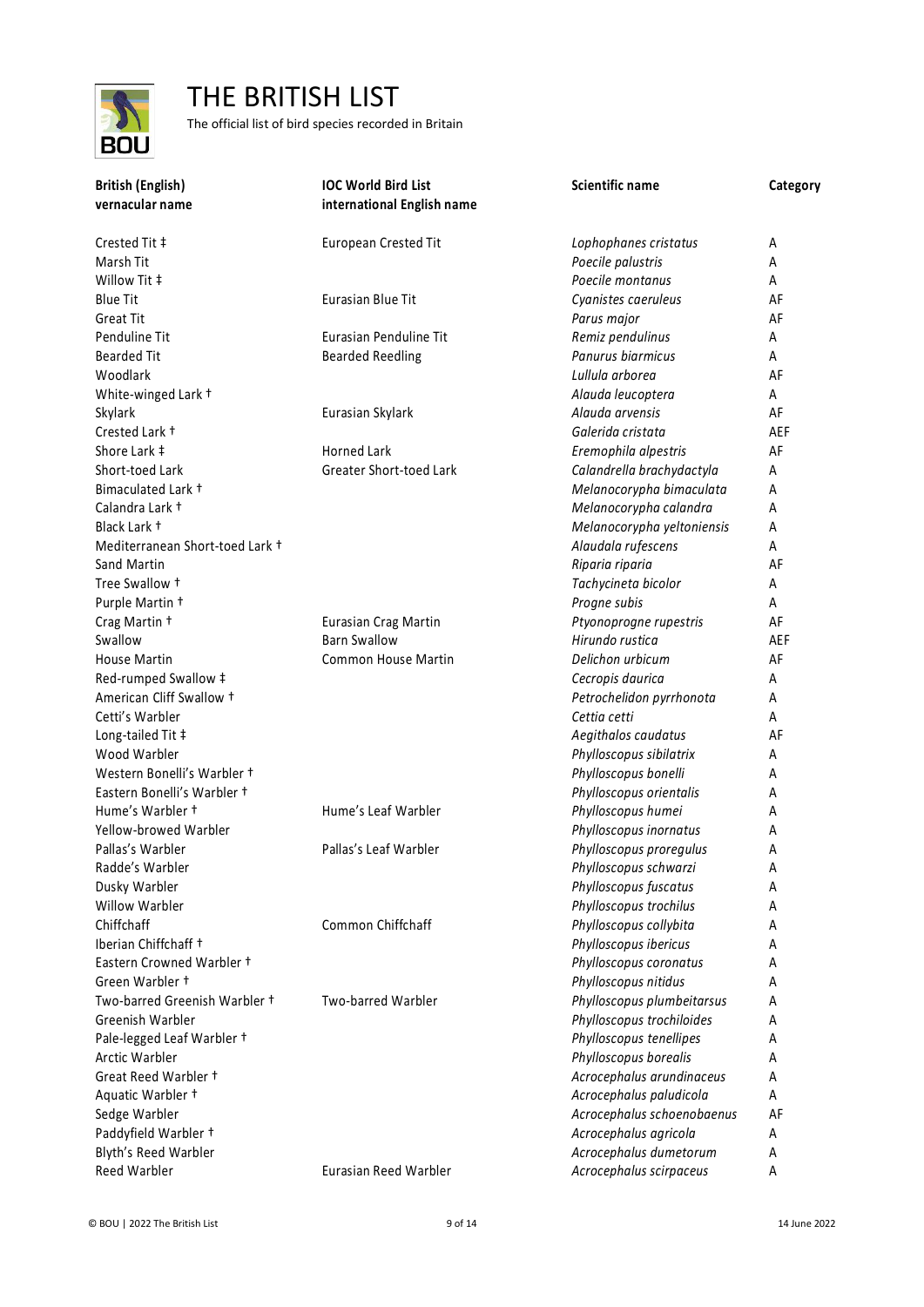

| <b>British (English)</b><br>vernacular name | <b>IOC World Bird List</b><br>international English name | Scientific name         | Category |
|---------------------------------------------|----------------------------------------------------------|-------------------------|----------|
| Marsh Warbler                               |                                                          | Acrocephalus palustris  | Α        |
| Thick-billed Warbler +                      |                                                          | Iduna aedon             | A        |
| Booted Warbler +                            |                                                          | Iduna caligata          | A        |
| Sykes's Warbler +                           |                                                          | Arundinax rama          | A        |
| Eastern Olivaceous Warbler +                |                                                          | Iduna pallida           | A        |
| Olive-tree Warbler +                        |                                                          | Hippolais olivetorum    | A        |
| Melodious Warbler                           |                                                          | Hippolais polyglotta    | Α        |
| <b>Icterine Warbler</b>                     |                                                          | Hippolais icterina      | Α        |
| Pallas's Grasshopper Warbler +              |                                                          | Helopsaltes certhiola   | A        |
| Lanceolated Warbler +                       |                                                          | Locustella lanceolata   | A        |
| River Warbler +                             |                                                          | Locustella fluviatilis  | A        |
| Savi's Warbler +                            |                                                          | Locustella luscinioides | A        |
| Grasshopper Warbler‡                        | Common Grasshopper Warbler                               | Locustella naevia       | Α        |
| Fan-tailed Warbler +                        | Zitting Cisticola                                        | Cisticola juncidis      | Α        |
| Blackcap                                    | Eurasian Blackcap                                        | Sylvia atricapilla      | AF       |
| Garden Warbler                              |                                                          | Sylvia borin            | AF       |
| <b>Barred Warbler</b>                       |                                                          | Curruca nisoria         | A        |
| Lesser Whitethroat ‡                        |                                                          | Curruca curruca         | AF       |
| Western Orphean Warbler +                   |                                                          | Curruca hortensis       | А        |
| Eastern Orphean Warbler +                   |                                                          | Curruca crassirostris   | А        |
| Asian Desert Warbler +                      |                                                          | Curruca nana            | A        |
| Rüppell's Warbler +                         |                                                          | Curruca ruppeli         | А        |
| Sardinian Warbler +                         |                                                          | Curruca melanocephala   | А        |
| Western Subalpine Warbler +                 |                                                          | Curruca iberiae         | A        |
| Moltoni's Subalpine Warbler +               | Moltoni's Warbler                                        | Curruca subalpina       | A        |
| Eastern Subalpine Warbler +                 |                                                          | Curruca cantillans      | A        |
| Whitethroat                                 | Common Whitethroat                                       | Curruca communis        | AF       |
| Spectacled Warbler +                        |                                                          | Curruca conspicillata   | Α        |
| Marmora's Warbler +                         |                                                          | Curruca sarda           | Α        |
| Dartford Warbler                            |                                                          | Curruca undata          | A        |
| Ruby-crowned Kinglet +                      |                                                          | Regulus calendula       | A        |
| Firecrest                                   | Common Firecrest                                         | Regulus ignicapilla     | A        |
| Goldcrest                                   |                                                          | Regulus regulus         | AF       |
| Wren                                        | Eurasian Wren                                            | Troglodytes troglodytes | AF       |
| Red-breasted Nuthatch +                     |                                                          | Sitta canadensis        | Α        |
| Nuthatch                                    | Eurasian Nuthatch                                        | Sitta europaea          | AF       |
| Wallcreeper +                               |                                                          | Tichodroma muraria      | A        |
| Treecreeper ‡                               | <b>Eurasian Treecreeper</b>                              | Certhia familiaris      | AF       |
| Short-toed Treecreeper +                    |                                                          | Certhia brachydactyla   | Α        |
| Grey Catbird +                              |                                                          | Dumetella carolinensis  | Α        |
| Northern Mockingbird +                      |                                                          | Mimus polyglottos       | AE       |
| Brown Thrasher +                            |                                                          | Toxostoma rufum         | A        |
| Rose-coloured Starling                      | <b>Rosy Starling</b>                                     | Pastor roseus           | AE       |
| Starling                                    | <b>Common Starling</b>                                   | Sturnus vulgaris        | AF       |
| Varied Thrush +                             |                                                          | Ixoreus naevius         | Α        |
| Wood Thrush +                               |                                                          | Hylocichla mustelina    | Α        |
| Swainson's Thrush +                         |                                                          | Catharus ustulatus      | А        |
| Hermit Thrush +                             |                                                          | Catharus guttatus       | A        |
| Grey-cheeked Thrush +                       |                                                          | Catharus minimus        | А        |
| Veery +                                     |                                                          | Catharus fuscescens     | Α        |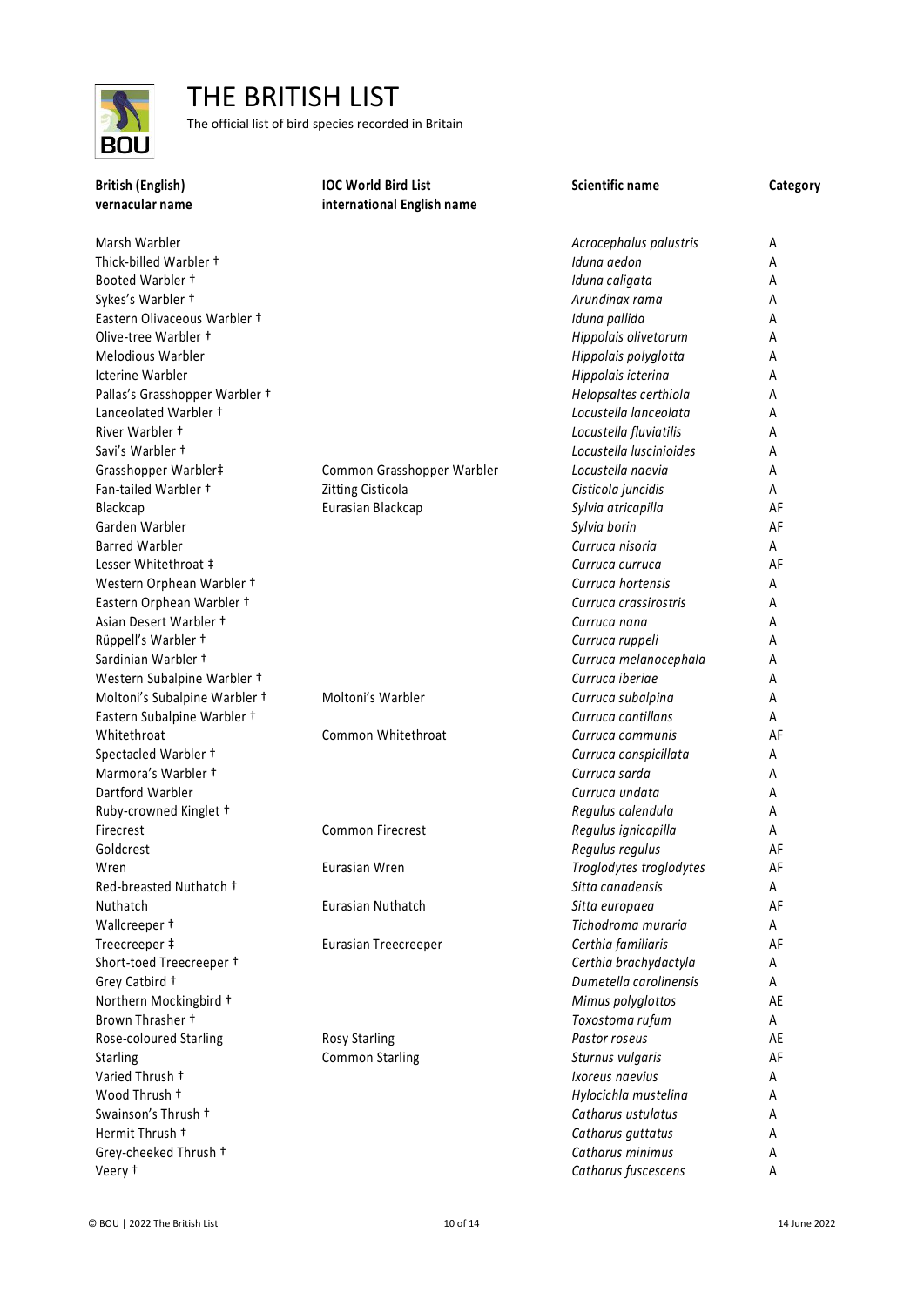

| <b>British (English)</b>       | <b>IOC World Bird List</b>   | <b>Scientific name</b>  | Category |
|--------------------------------|------------------------------|-------------------------|----------|
| vernacular name                | international English name   |                         |          |
|                                |                              |                         |          |
| White's Thrush +               |                              | Zoothera aurea          | Α        |
| Siberian Thrush +              |                              | Geokichla sibirica      | AE       |
| Song Thrush                    |                              | Turdus philomelos       | AF       |
| Mistle Thrush                  |                              | Turdus viscivorus       | AF       |
| Redwing                        |                              | Turdus iliacus          | AF       |
| Blackbird                      | Common Blackbird             | Turdus merula           | AF       |
| Eyebrowed Thrush +             |                              | Turdus obscurus         | A        |
| Fieldfare                      |                              | Turdus pilaris          | AF       |
| Ring Ouzel                     |                              | Turdus torquatus        | AF       |
| Black-throated Thrush +        |                              | Turdus atrogularis      | Α        |
| Red-throated Thrush +          |                              | Turdus ruficollis       | A        |
| Dusky Thrush +                 |                              | Turdus eunomus          | A        |
| Naumann's Thrush +             |                              | Turdus naumanni         | A        |
| American Robin +               |                              | Turdus migratorius      | AE       |
| Rufous-tailed Scrub Robin +    |                              | Cercotrichas galactotes | A        |
| Spotted Flycatcher             |                              | Muscicapa striata       | AF       |
| Asian Brown Flycatcher +       |                              | Muscicapa dauurica      | A        |
| Robin                          | European Robin               | Erithacus rubecula      | AF       |
| Siberian Blue Robin +          |                              | Larvivora cyane         | Α        |
| Rufous-tailed Robin +          |                              | Larvivora sibilans      | Α        |
| Bluethroat                     |                              | Luscinia svecica        | A        |
| Thrush Nightingale +           |                              | Luscinia luscinia       | AF       |
| Nightingale ‡                  | Common Nightingale           | Luscinia megarhynchos   | Α        |
| White-throated Robin +         |                              | Irania gutturalis       | A        |
| Siberian Rubythroat +          |                              | Calliope calliope       | A        |
| Red-flanked Bluetail           |                              | Tarsiger cyanurus       | AE       |
| Taiga Flycatcher +             |                              | Ficedula albicilla      | A        |
| Red-breasted Flycatcher        |                              | Ficedula parva          | A        |
| Pied Flycatcher ‡              | European Pied Flycatcher     | Ficedula hypoleuca      | A        |
| Collared Flycatcher +          |                              | Ficedula albicollis     | A        |
| Black Redstart ‡               |                              | Phoenicurus ochruros    | AF       |
| Redstart                       | Common Redstart              | Phoenicurus phoenicurus | AF       |
| Moussier's Redstart +          |                              | Phoenicurus moussieri   | Α        |
| Rock Thrush +                  | Common Rock Thrush           | Monticola saxatilis     | Α        |
| Blue Rock Thrush +             |                              | Monticola solitarius    | AE       |
| Whinchat                       |                              | Saxicola rubetra        | AF       |
| Stonechat                      | European Stonechat           | Saxicola rubicola       | Α        |
| Siberian Stonechat +           |                              | Saxicola maurus         | A        |
| Stejneger's Stonechat +        | Amur Stonechat               | Saxicola stejnegeri     | A        |
| Wheatear                       | Northern Wheatear            | Oenanthe oenanthe       | AF       |
| Isabelline Wheatear +          |                              | Oenanthe isabellina     | A        |
| Desert Wheatear +              |                              | Oenanthe deserti        |          |
|                                |                              |                         | Α        |
| Western Black-eared Wheatear + |                              | Oenanthe hispanica      | Α        |
| Eastern Black-eared Wheatear + |                              | Oenanthe melanoleuca    | Α        |
| Pied Wheatear +                |                              | Oenanthe pleschanka     | A        |
| White-crowned Black Wheatear + | White-crowned Wheatear       | Oenanthe leucopyga      | A        |
| Dipper ‡                       | White-throated Dipper        | Cinclus cinclus         | AF       |
| Rock Sparrow +                 |                              | Petronia petronia       | Α        |
| <b>Tree Sparrow</b>            | <b>Eurasian Tree Sparrow</b> | Passer montanus         | AF       |
| Spanish Sparrow +              |                              | Passer hispaniolensis   | A        |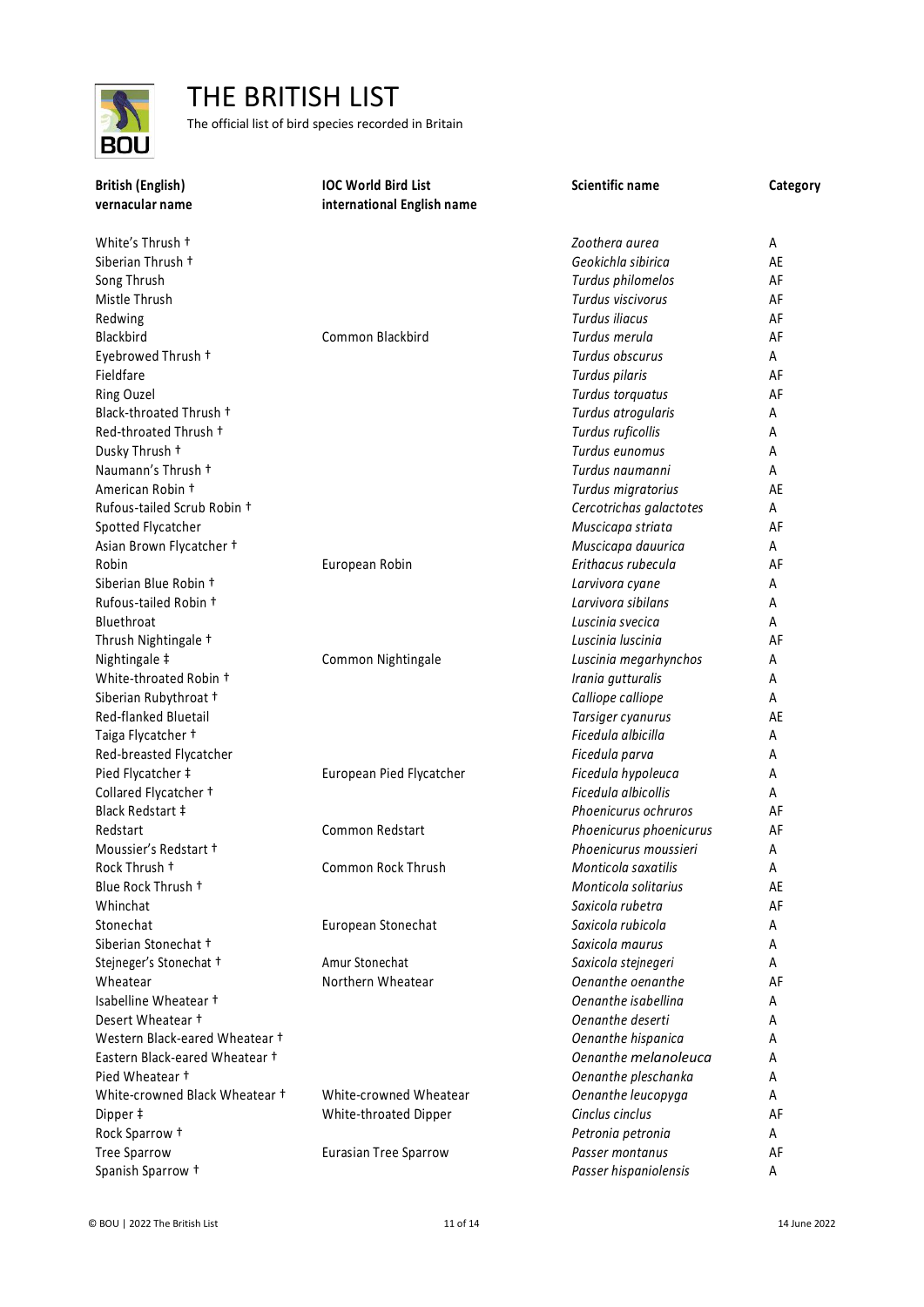

| <b>British (English)</b> | <b>IOC World Bird List</b> | <b>Scientific name</b>               | Category |
|--------------------------|----------------------------|--------------------------------------|----------|
| vernacular name          | international English name |                                      |          |
| <b>House Sparrow</b>     |                            | Passer domesticus                    | AF       |
| Alpine Accentor +        |                            | Prunella collaris                    | Α        |
| Siberian Accentor +      |                            | Prunella montanella                  | Α        |
| Dunnock                  |                            | Prunella modularis                   | AF       |
| Yellow Wagtail ‡         | Western Yellow Wagtail     | Motacilla flava                      | AF       |
| Eastern Yellow Wagtail + |                            | Motacilla tschutschensis             | A        |
| Citrine Wagtail          |                            | Motacilla citreola                   | A        |
| Grey Wagtail             |                            | Motacilla cinerea                    | AF       |
| Pied Wagtail ‡           | White Wagtail              | Motacilla alba                       | AF       |
| Richard's Pipit          |                            | Anthus richardi                      | AF       |
| Blyth's Pipit +          |                            | Anthus godlewskii                    | Α        |
| Tawny Pipit +            |                            | Anthus campestris                    | A        |
| <b>Meadow Pipit</b>      |                            |                                      | AF       |
| <b>Tree Pipit</b>        |                            | Anthus pratensis<br>Anthus trivialis | Α        |
| Olive-backed Pipit       |                            | Anthus hodgsoni                      | Α        |
| Pechora Pipit +          |                            |                                      |          |
|                          |                            | Anthus gustavi<br>Anthus cervinus    | Α        |
| Red-throated Pipit +     |                            |                                      | Α        |
| Buff-bellied Pipit +     |                            | Anthus rubescens                     | A        |
| Water Pipit              |                            | Anthus spinoletta                    | AF       |
| Rock Pipit               | European Rock Pipit        | Anthus petrosus                      | AF       |
| Chaffinch                | Common Chaffinch           | Fringilla coelebs                    | AEF      |
| <b>Brambling</b>         |                            | Fringilla montifringilla             | Α        |
| Evening Grosbeak +       |                            | Hesperiphona vespertina              | Α        |
| Hawfinch                 |                            | Coccothraustes coccothraustes        | AF       |
| Pine Grosbeak +          |                            | Pinicola enucleator                  | AEF      |
| <b>Bullfinch</b>         | Eurasian Bullfinch         | Pyrrhula pyrrhula                    | AF       |
| Trumpeter Finch +        |                            | Bucanetes githagineus                | AE       |
| Common Rosefinch         |                            | Carpodacus erythrina                 | Α        |
| Greenfinch               | European Greenfinch        | Chloris chloris                      | AEF      |
| Twite                    |                            | Linaria flavirostris                 | AF       |
| Linnet                   | Common Linnet              | Linaria cannabina                    | AF       |
| Common Redpoll           |                            | Acanthis flammea                     | AF       |
| Lesser Redpoll           |                            | Acanthis cabaret                     | Α        |
| Arctic Redpoll +         |                            | Acanthis hornemanni                  | А        |
| Parrot Crossbill         |                            | Loxia pytyopsittacus                 | Α        |
| Scottish Crossbill       |                            | Loxia scotica                        | A        |
| Crossbill                | <b>Red Crossbill</b>       | Loxia curvirostra                    | AF       |
| Two-barred Crossbill +   |                            | Loxia leucoptera                     | Α        |
| Goldfinch                | European Goldfinch         | Carduelis carduelis                  | AF       |
| Citril Finch +           |                            | Carduelis citrinella                 | A        |
| Serin                    | European Serin             | Serinus serinus                      | AF       |
| Siskin                   | Eurasian Siskin            | Spinus spinus                        | Α        |
| <b>Lapland Bunting</b>   | Lapland Longspur           | Calcarius Iapponicus                 | AF       |
| <b>Snow Bunting</b>      |                            | Plectrophenax nivalis                | AF       |
| Corn Bunting             |                            | Emberiza calandra                    | AF       |
| Yellowhammer             |                            | Emberiza citrinella                  | AF       |
| Pine Bunting +           |                            | Emberiza leucocephalos               | Α        |
| Rock Bunting +           |                            | Emberiza cia                         | A        |
| <b>Ortolan Bunting</b>   |                            | Emberiza hortulana                   | AE       |
| Cretzschmar's Bunting +  |                            | Emberiza caesia                      | А        |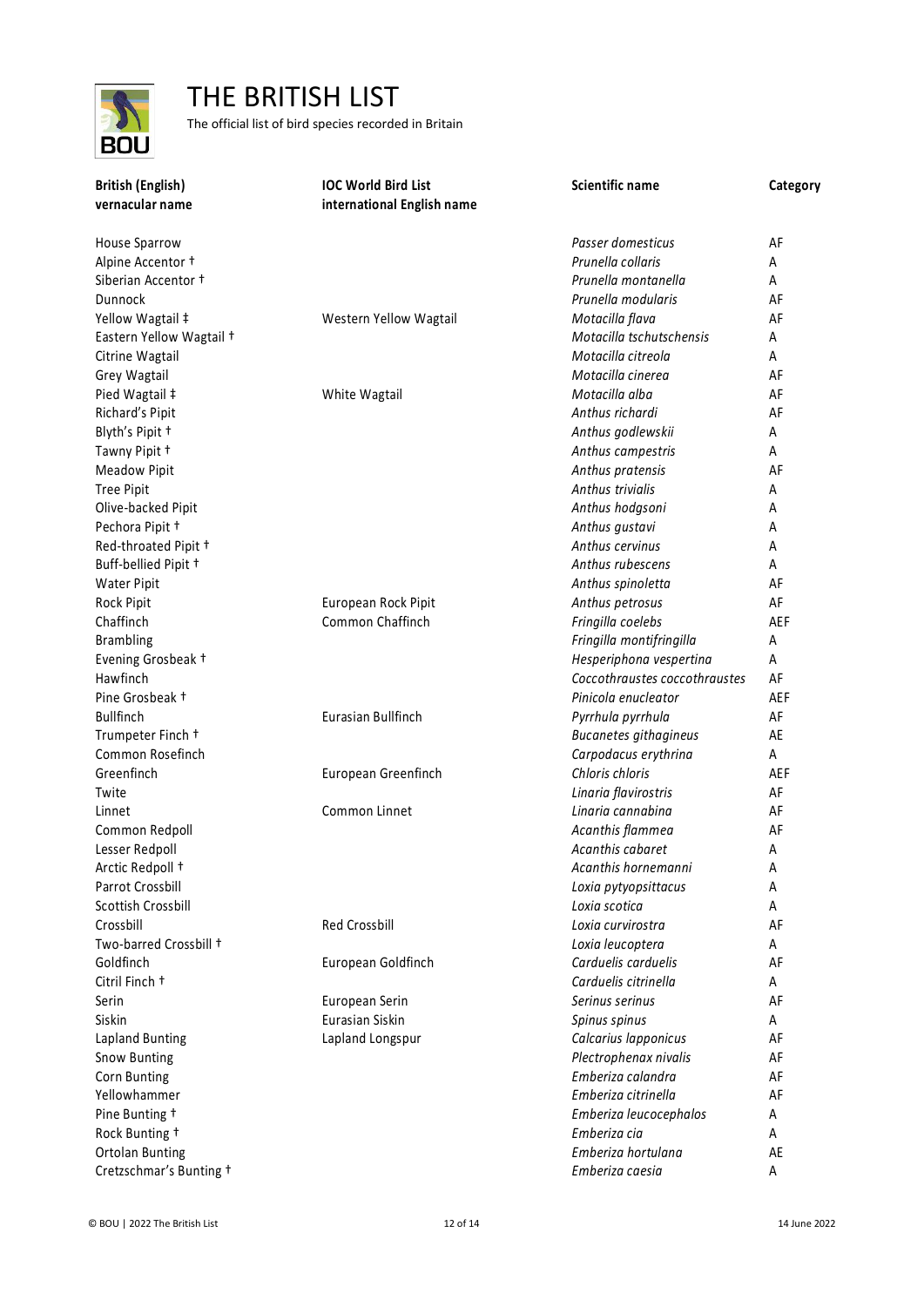

The official list of bird species recorded in Britain

| <b>British (English)</b><br>vernacular name | <b>IOC World Bird List</b><br>international English name | <b>Scientific name</b>    | Category     |
|---------------------------------------------|----------------------------------------------------------|---------------------------|--------------|
| Cirl Bunting                                |                                                          | Emberiza cirlus           | Α            |
| Chestnut-eared Bunting +                    |                                                          | Emberiza fucata           | Α            |
| Little Bunting                              |                                                          | Emberiza pusilla          | A            |
| Yellow-browed Bunting +                     |                                                          | Emberiza chrysophrys      | A            |
| Rustic Bunting +                            |                                                          | Emberiza rustica          | A            |
| Yellow-breasted Bunting +                   |                                                          | Emberiza aureola          | AE           |
| Chestnut Bunting +                          |                                                          | Emberiza rutila           | A            |
| Black-headed Bunting +                      |                                                          | Emberiza melanocephala    | AE           |
| Black-faced Bunting +                       |                                                          | Emberiza spodocephala     | AE           |
| Pallas's Reed Bunting +                     |                                                          | Emberiza pallasi          | A            |
| <b>Reed Bunting</b>                         | <b>Common Reed Bunting</b>                               | Emberiza schoeniclus      | AF           |
| Lark Sparrow +                              |                                                          | Chondestes grammacus      | A            |
| Dark-eyed Junco +                           |                                                          | Junco hyemalis            | AE           |
| White-crowned Sparrow +                     |                                                          | Zonotrichia leucophrys    | AE           |
| White-throated Sparrow +                    |                                                          | Zonotrichia albicollis    | AE           |
| Savannah Sparrow +                          |                                                          | Passerculus sandwichensis | A            |
| Song Sparrow +                              |                                                          | Melospiza melodia         | AE           |
| Eastern Towhee +                            |                                                          | Pipilo erythrophthalmus   | A            |
| Bobolink +                                  |                                                          | Dolichonyx oryzivorus     | A            |
| Baltimore Oriole +                          |                                                          | Icterus galbula           | AE           |
| Red-winged Blackbird +                      |                                                          | Agelaius phoeniceus       | AE           |
| Brown-headed Cowbird +                      |                                                          | Molothrus ater            | A            |
| Ovenbird +                                  |                                                          | Seiurus aurocapilla       | A            |
| Northern Waterthrush +                      |                                                          | Parkesia noveboracensis   | A            |
| Golden-winged Warbler +                     |                                                          | Vermivora chrysoptera     | A            |
| Black-and-white Warbler +                   |                                                          | Mniotilta varia           | A            |
| Tennessee Warbler +                         |                                                          | Leiothlypis peregrina     | A            |
| Common Yellowthroat +                       |                                                          | Geothlypis trichas        | A            |
| Hooded Warbler +                            |                                                          | Setophaga citrina         | A            |
| American Redstart +                         |                                                          | Setophaga ruticilla       | AE           |
| Cape May Warbler +                          |                                                          | Setophaga tigrina         | $\mathsf{A}$ |
| Northern Parula +                           |                                                          | Setophaga americana       | AE           |
| Magnolia Warbler +                          |                                                          | Setophaga magnolia        | AE           |
| Bay-breasted Warbler +                      |                                                          | Setophaga castanea        | А            |
| Blackburnian Warbler +                      |                                                          | Setophaga fusca           | Α            |
| Yellow Warbler +                            | American Yellow Warbler                                  | Setophaga aestiva         | А            |
| Chestnut-sided Warbler +                    |                                                          | Setophaga pensylvanica    | Α            |
| Blackpoll Warbler +                         |                                                          | Setophaga striata         | AE           |
| Yellow-rumped Warbler +                     | Myrtle Warbler                                           | Setophaga coronata        | A            |
| Wilson's Warbler +                          |                                                          | Cardellina pusilla        | Α            |
| Summer Tanager +                            |                                                          | Piranga rubra             | A            |
| Scarlet Tanager +                           |                                                          | Piranga olivacea          | Α            |
| Rose-breasted Grosbeak +                    |                                                          | Pheucticus Iudovicianus   | AF           |
| Indigo Bunting +                            |                                                          | Passerina cyanea          | AE           |

**See page 14 for notes.**